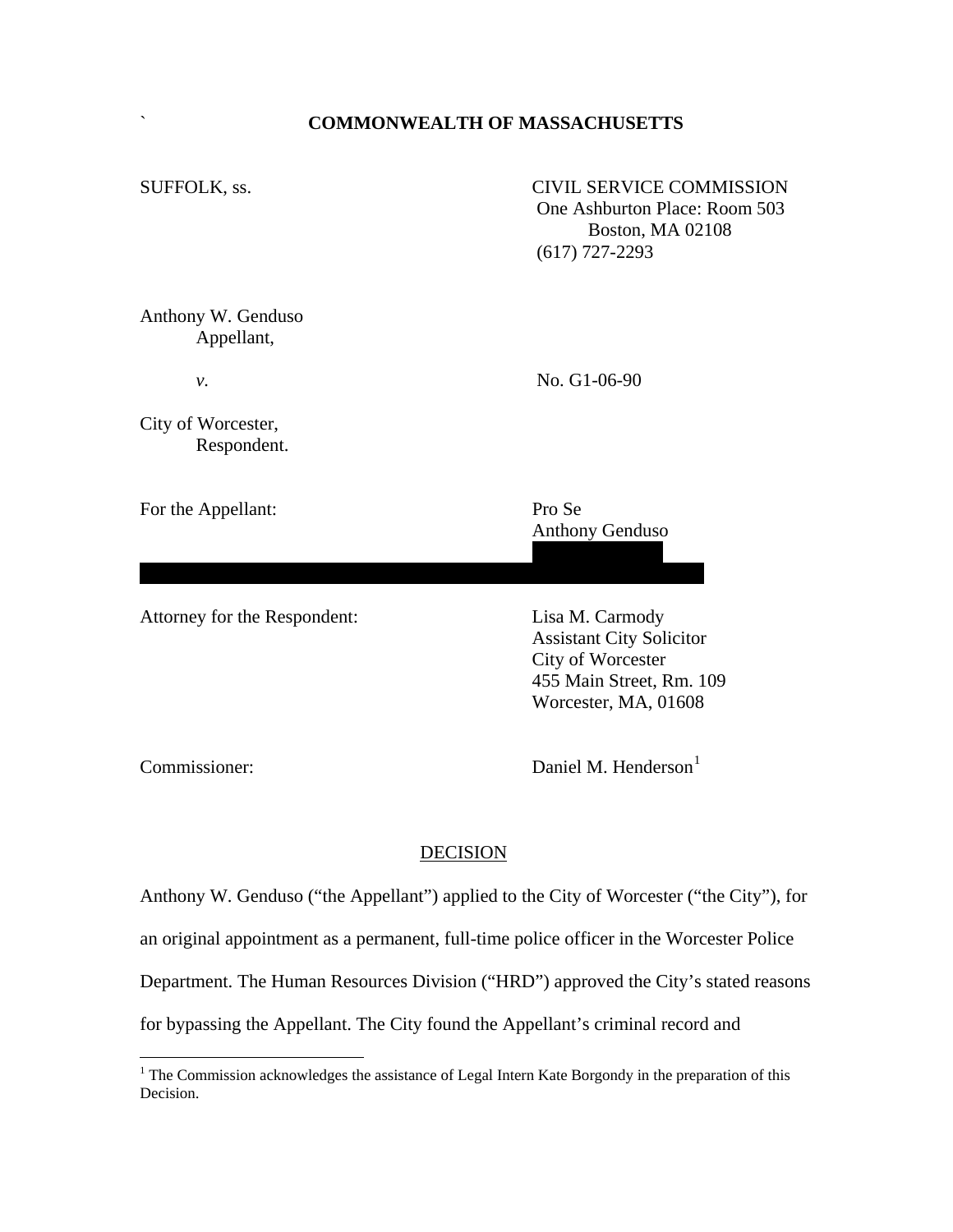interview performance strongly indicated he lacked judgment and maturity to qualify as a police officer. The Appellant filed a timely appeal with the Civil Service Commission, and a hearing was held on January 28, 2008. One audio tape was made of the hearing.

## Findings of Fact

Based on the documents entered as Exhibits 1 through 6, a stipulation and the testimony of: the Appellant, Officer Armando Garcia, Officer Samuel Rivera, and Lt. Jeremiah O'Rourke, I make the following findings of fact:

- 1. The Appellant took an open civil service examination for the Worcester Police Department in March, 2005 seeking an original appointment as a police officer. (Stipulated Fact)
- 2. The City made a requisition to HRD for a Certification list for the appointment of 35 police officers. On November 04, 2005, HRD Certification list 25106 was sent to the City with 71 listed applicants. (Exhibit 2)
- 3. The Appellant scored high on the Civil Service Exam, scoring a 90. This placed him as 13 on the Certification List, with 25 applicants below him. (Stipulated Fact)
- 4. The Appellant had been a soldier in the United States Army, and served in combat in Iraq. (Letter from Appellant attached to Appeal request filed May 1, 2005) He voluntarily assented to a second tour of duty. (Letter from grandfather, Joseph P. Genduso, former Worcester Police Officer)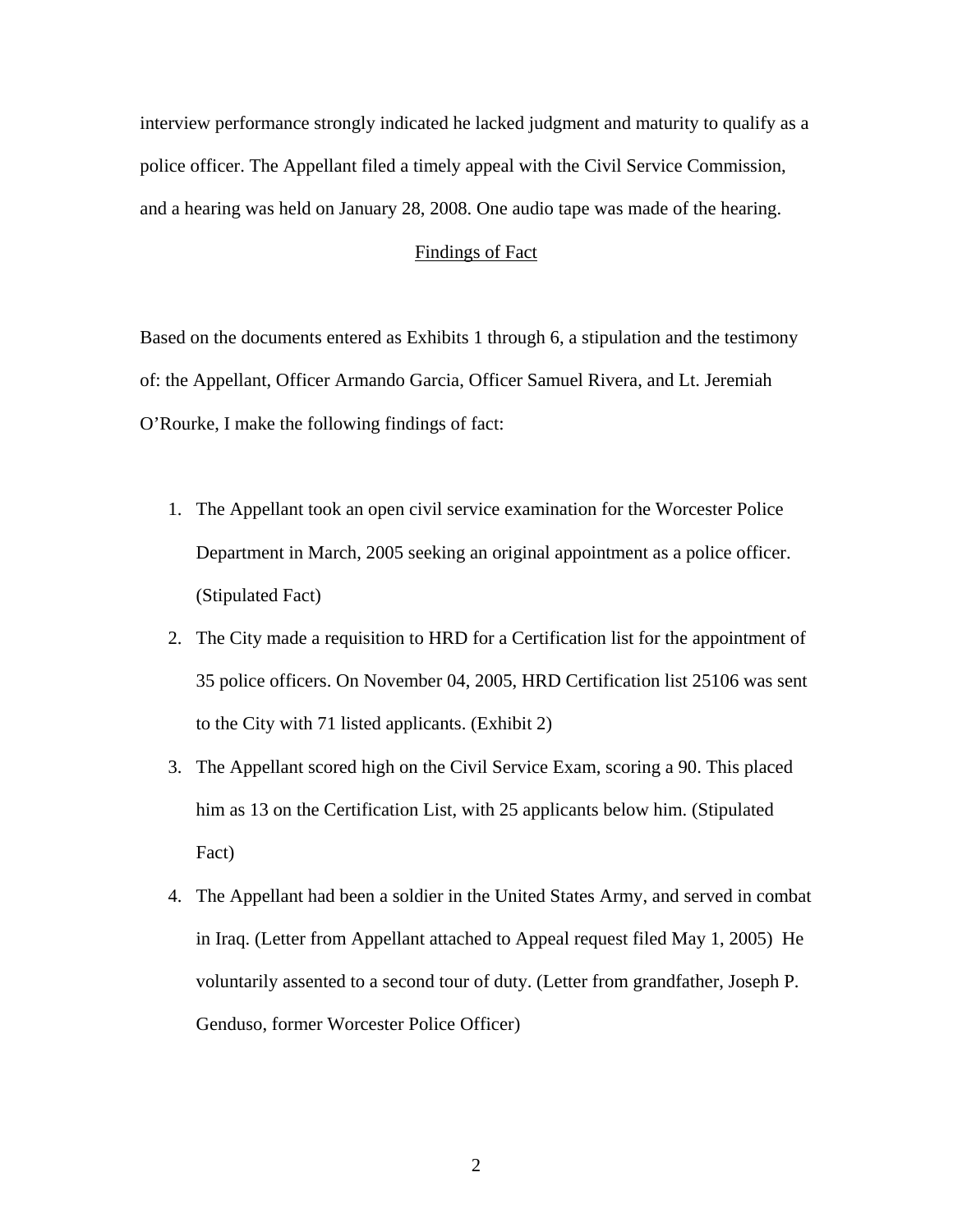- 5. On November 04, 2005, the Appellant's name appeared on the Certification List for the Worcester Police Department under Certification number 251061. (Stipulated Fact)
- 6. The Department made 29 appointments out of the applicant pool. (Stipulated Fact)
- 7. The City submitted the written reason for bypassing the Appellant to HRD on March 10, 2006, stating he was "[r]ejected for [his] criminal history", proceeding to list his criminal offenses. (Exhibit 1)
- 8. The City further explained in the March 10, 2006, bypass letter that although the events took place more than 5 years before the bypass, the events "document that [the Appellant] has had repeated occasions of violent, uncontrolled behavior, he has exhibited a disregard for the law, immaturity, irresponsibility, and poor judgment. In [the Appellant's] case, the quantity and nature of the charges are more significant than the dates on which they occurred." (Exhibit 1)
- 9. HRD notified the Appellant that the bypass reasons were accepted by letter dated July 11, 2006. (Stipulated Fact)
- 10. HRD approved the reasons for the Appellant's bypass, and notified him by letter on July 11, 2006. (Exhibit 1)
- 11. The Appellant also had a juvenile record, but the juvenile record was not considered in the decision to bypass the Appellant. The Appellant's date of birth is July 4, 1979. However, the City claimed that the "6 adult Board of Probation entries" were considered and listed them in its bypass letter. (Exhibits1  $\& 5$ , Testimony of Lt. O'Rourke)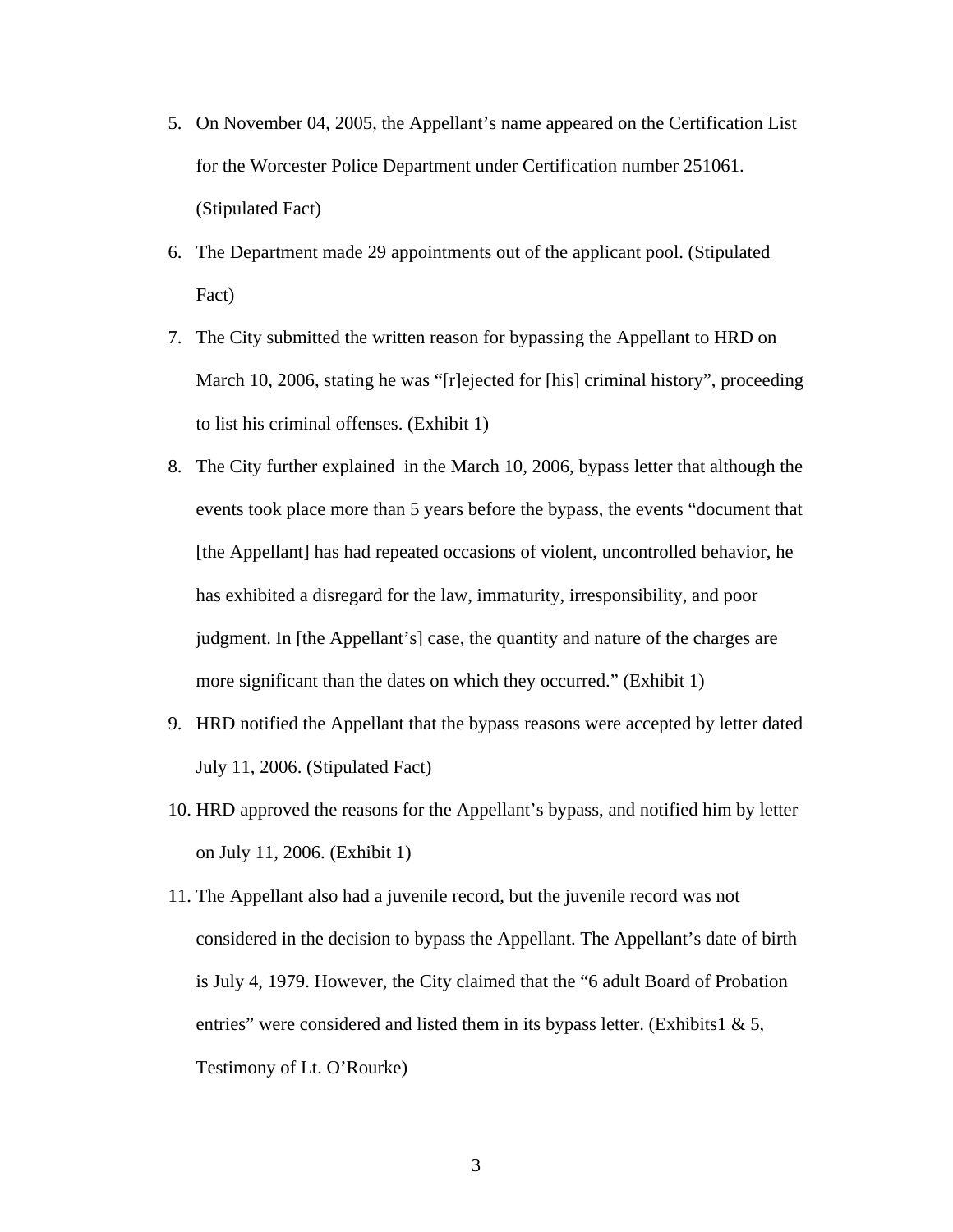- 12. The Appellant became an adult regarding criminal responsibility on his seventeenth birthday, on July 4, 1996. Therefore, actually only three (3) entries qualify as adult offenses. On July 19, 1996 the Appellant was arrested in Worcester and charged with: Trespassing, Disturbing the Peace and Minor Transporting Alcohol. These matters were eventually dismissed. He was also arrested for incident's occurring on August 29, 1999 and December 19, 1999. (Exhibits 1-6 and Testimony of Lt. O'Rourke)
- 13. On August 29, 1999, the Appellant was part of a group of rowdy and disorderly party-goers who were arrested by Officer Armando Garcia. Before Officer Garcia arrested the group, he already been called to the party on 3 separate occasions following numerous neighbors' complaints and warned the group. Garcia estimated the crowd to be between 100-150 people. (Exhibit 1, 4, and Testimony of Garcia)
- 14. Matthew Genduso, the Appellant's brother, and a third well-known or notorious individual to the Worcester Police Department, were also present at this party. These two individuals were also arrested. (Testimony of Garcia)
- 15. On December 19, 1999, the Appellant was also involved in a bar brawl. Officer Garcia was off duty and wore plain clothes when he went to the Bravo Café. The Appellant's brother, Mathew Genduso, approached Officer Garcia saying "You are the cop that arrested me." Officer Garcia testified he did not recognize either Mathew Genduso or the Appellant as those he had arrested previously on August 29, 1999. The interaction erupted into a fight, with Officer Garcia being punched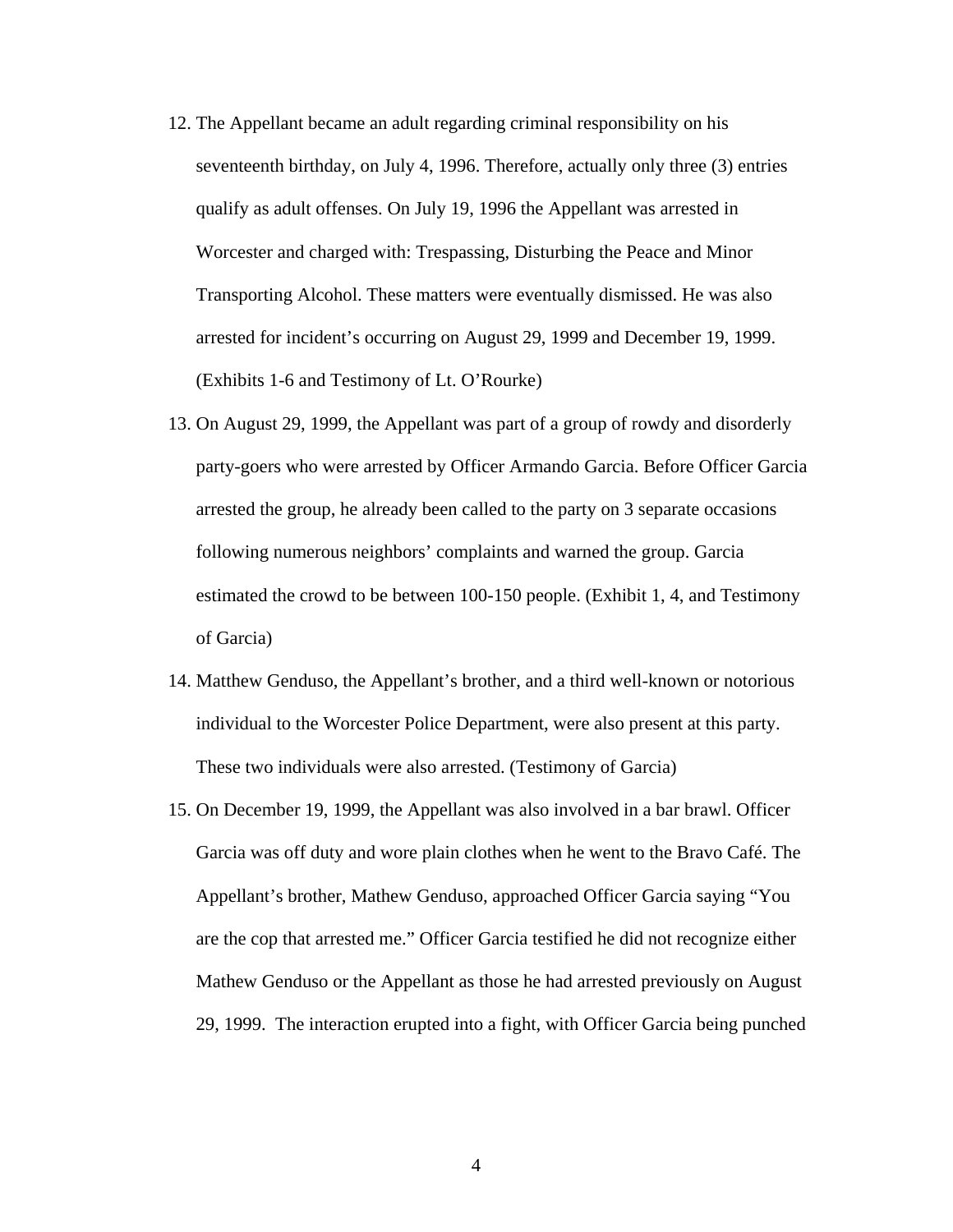- 16. The incident at the Bravo Café was instigated by the Appellant's brother Matt Genduso, and the third well-known or notorious individual was also involved. (Testimony of Garcia)
- 17. Although the circumstances were chaotic at the Bravo Café, Officer Garcia believed that everyone in the Appellant's group attacked and struck him. (Testimony of Garcia)
- 18. Officer Garcia sustained injuries, including a split lip and bumps on the back of his head. He was driven to UMass Medical Center by a coworker. (Testimony of Garcia)
- 19. The Commission finds that the third named well known individual was known to the Worcester Police Department "as a basic troublemaker and a no-good." (Testimony of Rivera) Further, that this individual was involved in both instances. (Testimony of Garcia, Rivera and Appellant)
- 20. Although Mathew Genduso was not known to the Worcester Police Department at the time, he was also involved in both instances. He instigated the confrontation at Bravo Cafè. (Testimony of Garcia and Rivera)
- 21. During the Department interview, the Appellant expressed his belief to the interview panel that Officer Garcia, still a member of the Worcester Police Department, had a "vendetta" against him and his brother. (Exhibit 1)
- 22. Similarly, in the hearing before the Commission the Appellant stated the same belief. (Appellant's Testimony)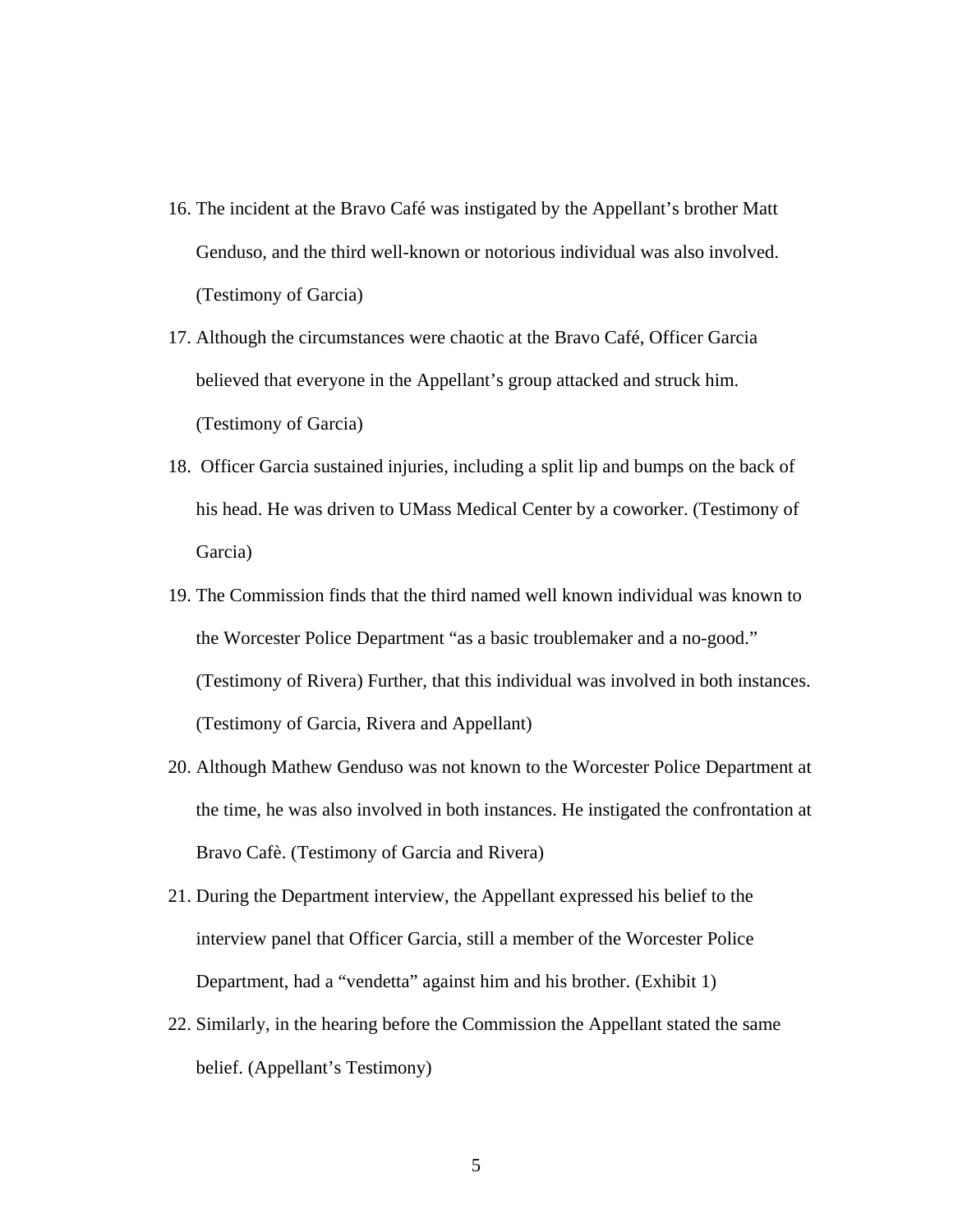23. The Appellant exhibited continuous bad judgment by being a willing participant with a well-known troublemaker, in public and in adverse circumstances, on multiple occasions over a period of 5 years, from the time of his first arrest up until his December, 19, 1999 arrest. He also continued to claim he was a victim of a police officer's vendetta, through his job interview up to and including the time of this hearing before the Commission. (Exhibits, testimony, testimony of Appellant)

## **CONCLUSION**

 The Civil Service Commission determines "whether the Appointing Authority has sustained its burden of proving that there was reasonable justification for the action taken…." City of Cambridge v. Civil Service Commission, 43 Mass. App. Ct. 300, 304 (1997). Reasonable justification means the Appointing Authority's actions were based on adequate reasons supported by credible evidence, when weighed by an unprejudiced mind, guided by common sense and by correct rules of law. Selectmen of Wakefield v. Judge of First Dist. Ct. of E. Middlesex, 262 Mass. 477, 482 (1928). Commissioners of Civil Service v. Municipal Ct. of the City of Boston, 359 Mass. 214 (1971). G.L. c. 31, § 2(b) requires that bypass cases be determined by a preponderance of the evidence. A "preponderance of the evidence test requires the Commission to determine whether, on the basis of the evidence before it, the Appointing Authority has established that the reasons assigned for the bypass of an Appellant were more probably than not sound and sufficient." Mayor of Revere v. Civil Service Commission, 31 Mass. App. Ct. 315 (1991). G.L. c. 31, § 43.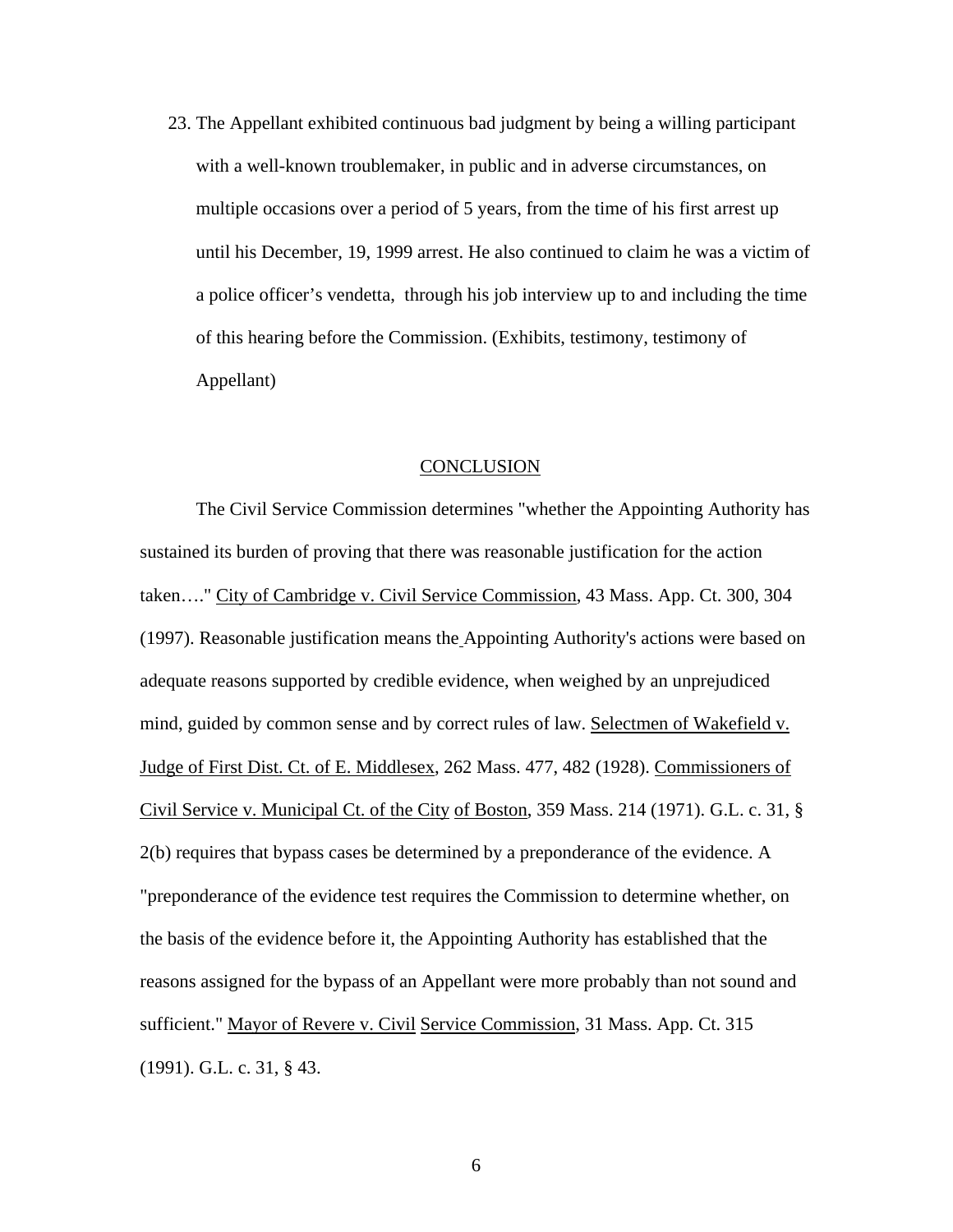Appointing Authorities are expected to employ sound discretion when choosing individuals from a certified civil service list. In the present instance, the City exercised their discretion soundly to bypass the Appellant for appointment because the incidents in his criminal record and the underlying circumstances created enough valid concern that the Appellant was unsuitable to work as a police officer. There is a heightened scrutiny that is rightly imposed upon police officers, Police Commr. of Boston v. Civil Serv. Commn., 22 Mass. App. Ct. 364, 370-371 (1986). The City has shown through a preponderance of the credible and reliable evidence in the record that the Appellant did not possess the requisite maturity, judgment and character to hold the position of police officer, at the time of his bypass.

.

 The position of police officer necessarily requires sound judgment, cool headedness, and maturity. The City may consider the Appellant's past to determine how competently he aligns with these indicia. In particular, the Appellant seems to become involved in aggressive public offenses while in the company of certain individuals, notably his brother and the notorious third person. The fact that he continued to associate with them in situations that clearly created troubling encounters with the police does in fact undermine his judgment or character. The Appellant should have known that associating with such persons creates a reasonable likelihood of a public disturbance or other crime. Further, at the interview the Appellant evaded responsibility for his past poor judgment, which indicates his maturity had not substantially improved. Considering these encounters in the record, and particularly the Appellant's history of adverse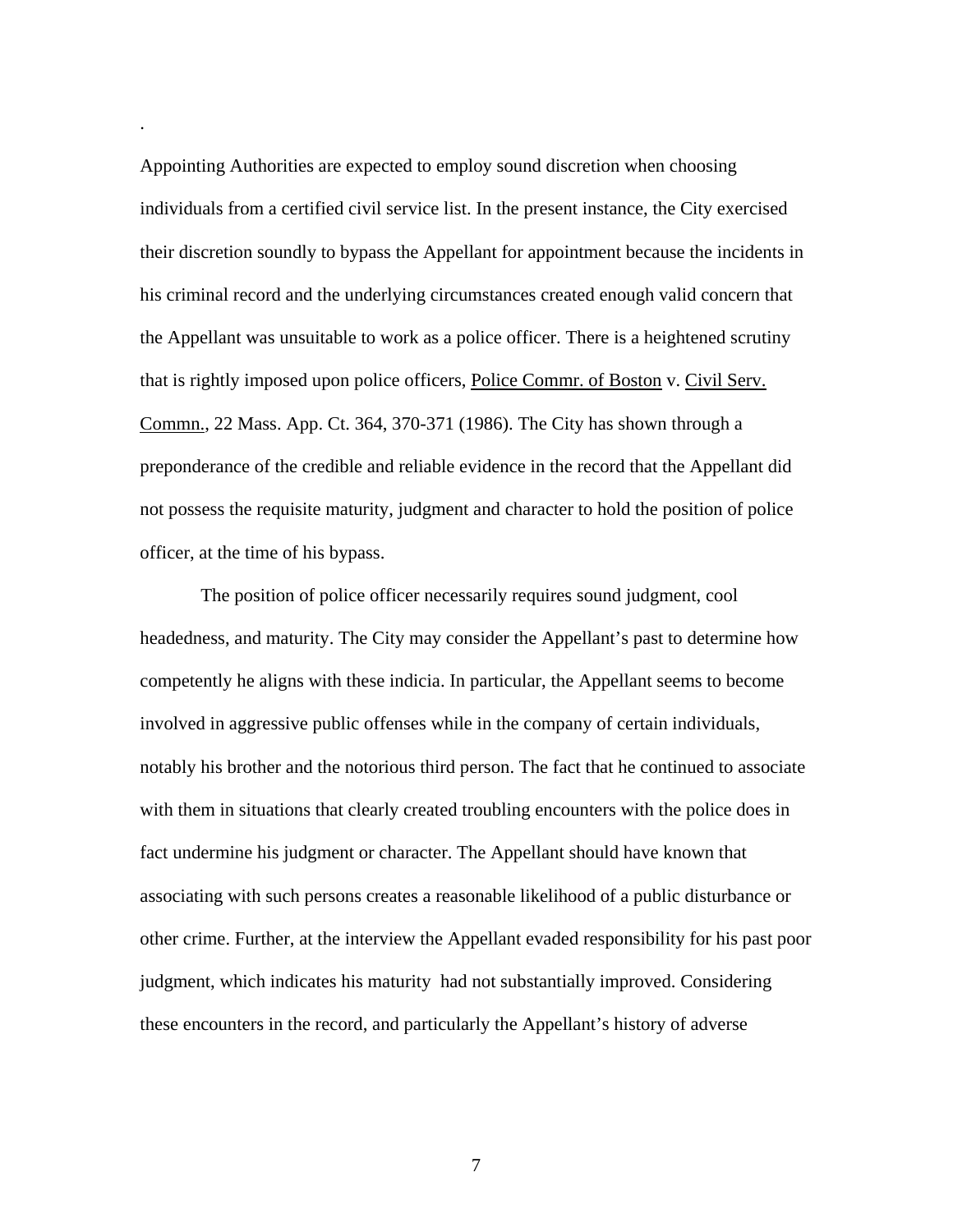involvement with the police, the City has satisfied the reasonable justification benchmark.

 Further, as Lt. O'Rourke noted in his testimony, police officers must be able to work together and respond collectively to dangerous situations. The Appellant noted on several occasions his belief that Officer Garcia has a vendetta against him, although Officer Garcia had only arrested the Appellant on 1 occasion 10 years ago. The Commission finds the assessment of Officer Rivera correct: the claim is unreasonable that Officer Garcia is somehow biased or prejudiced based on 1 arrest, which arose only after the party-goers—including the Appellant—had been cautioned on 3 separate instances. Moreover, the Appellant has not persuaded the Commission that the bypass was motivated by this alleged vendetta of Officer Garcia or any other unpermitted consideration. If the Commission believed the Appellant's contention was credible, the Commission would intervene. See City of Cambridge, 43 Mass. App. Ct. at 304 (emphasizing the Commission's charge to be vigilant against acts that appear born out of prejudice, political influences or objectives unrelated to merit standards or neutrally applied public policy).

The Commission notes the laudable service to the United States serving in combat in Iraq. Also, the fact that the Appellant has not been involved in troubling situations requiring the police since 1999 is encouraging. *At the time this bypassed occurred*, the Department had reasonable justification to conclude the criminal record and related circumstances called into question the Appellant's judgment and maturity. As time goes on, the current reasons offered by the Department will loose their weight. Assuming the